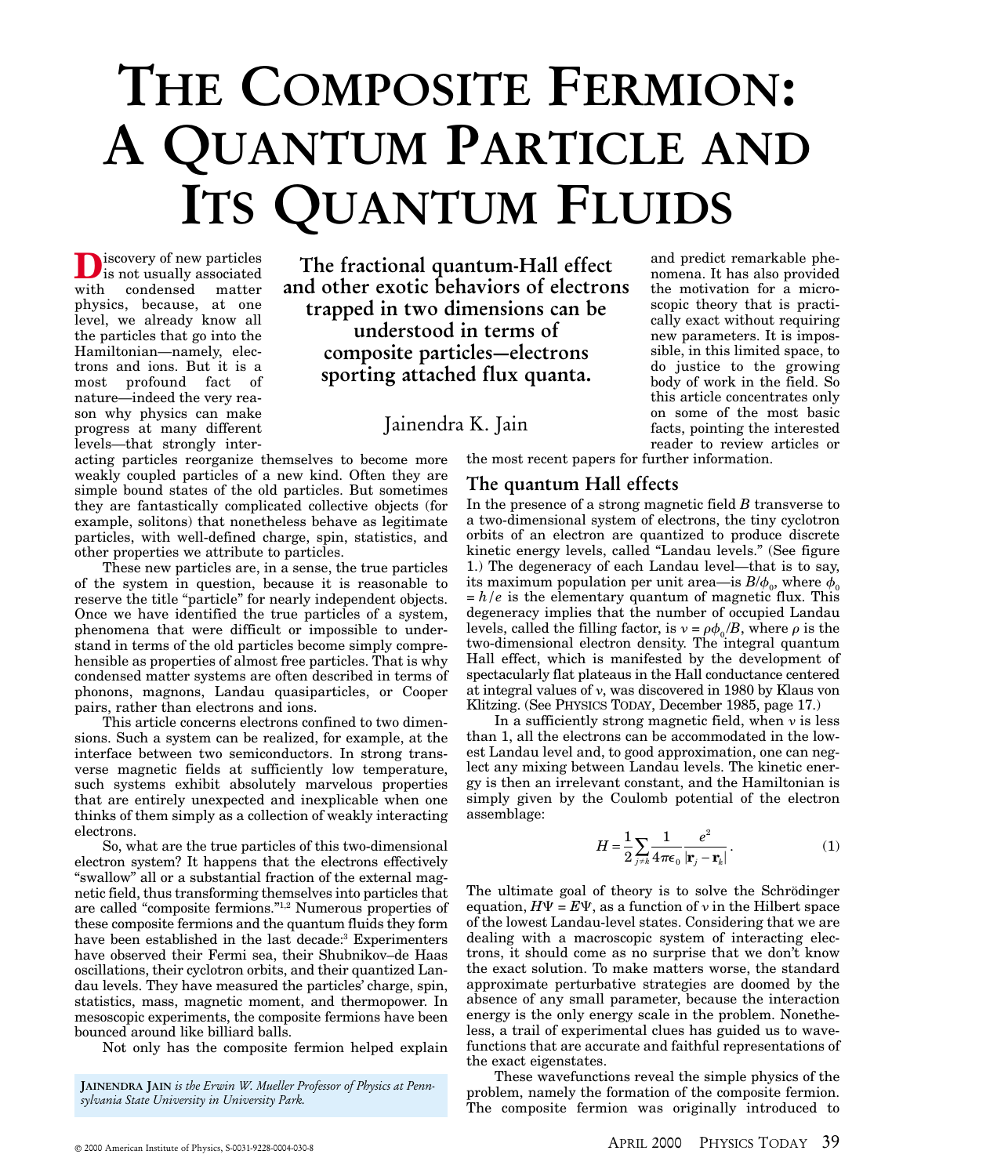

**DENSITY OF STATES**

FIGURE 1. EVOLUTION OF A TWO-DIMENSIONAL ELECTRON SYSTEM as the transverse magnetic field  $B$  is increased. For independent electrons, the Fermi sea (a) (filled to Fermi energy  $E<sub>r</sub>$ ) at  $B = 0$ , splits into Landau levels (b) separated by the cyclotron energy. The lowest Landau level (c) is split by interactions into energy levels of composite fermions with attached flux quanta, which fill a composite-fermion Fermi sea (d) at  $v = \frac{1}{2}$  and occupy composite-fermion Landau levels (e) at other filling factors. A jump out of such a level (f) creates an exciton, a neutral particle–hole excitation. At still higher fields, this scenario (d—f) repeats itself, but now with composite fermions carrying four or more flux quanta.

explain the fractional quantum Hall effect, discovered in 1982 by Daniel Tsui, Horst Stormer, and Arthur Gossard at simple fractional values of  $\nu$ . (See PHYSICS TODAY, December 1998, page 17.) But subsequent work has shown that it describes a superstructure that encompasses other phenomena as well.

The quickest way to introduce the composite fermion is through the following series of steps, which I call the "Bohr theory" of composite fermions because it obtains some of the essential results with the help of an oversimpified but useful picture. The outcome is that strongly interacting electrons in a strong magnetic field *B* transform into weakly interacting composite fermions in a weaker effective magnetic field *B*\* , given by

$$
B^* = B - 2p\rho \phi_0 , \qquad (2)
$$

where 2*p* is an even integer. Equivalently, one can say that electrons at filling factor  $\nu$  convert into composite fermions with filling factor  $v^* = \rho \phi_0 / |B^*|$ , given by

$$
v = \frac{v^*}{2pv^* \pm 1} \,. \tag{3}
$$

The minus sign corresponds to situations when *B*\* points antiparallel to *B*.

Start by considering interacting electrons in the transverse magnetic field *B*. Now attach to each electron an infinitely thin, massless magnetic solenoid carrying 2*p* flux quanta pointing antiparallel to *B*, turning it into a composite fermion. Such a conversion preserves the minus sign associated with an exchange of two fermions, because the bound state of an electron and an even number of flux quanta is itself a fermion. Hence the name. It also leaves the Aharonov–Bohm phase factors associated with all closed paths unchanged, because the additional phase factor due to a flux  $\phi = 2p\phi_0$  is  $\exp\{2\pi i \phi/\phi_0\} = 1$ . In other words, the attached flux is unobservable, and the new problem, formulated in terms of composite fermions, is identical to the one with which we began.

So, what have we gained? Well, a "mean-field approximation" now suggests itself, in which the new attached magnetic field is smeared to produce an additional uni-

form magnetic field  $-2p\rho\phi_{0}$ . With that addition, we get the net magnetic field  $B^*$  of equation 2. The net effect, in a sense, is that each electron has absorbed 2*p* flux quanta from the external field to become a composite fermion that experiences only the residual magnetic field *B*\* . (See figure 2.)

The crucial point is that the many-particle ground state of electrons at  $v < 1$  was highly degenerate in the absence of interaction, with *all* lowest Landau level configurations having the same energy. But now, the degeneracy of the composite-fermion ground state at the corresponding  $v^* > 1$  is drastically smaller, even when the interaction between composite fermions is switched off. For integral values of  $v^*$ , in fact, one gets a *non-degenerate* ground state.

The reduced degeneracy suggests that one might start by treating the composite fermions as independent. In that approximation, the composite fermions fill a Fermi sea of their own whenever  $B^*$  vanishes  $(1/v = 2p)$ , and form composite-fermion Landau levels when it does not. All of this action, of course, takes place inside the lowest electronic Landau level, as shown in figure 1.

Having identified interacting electrons at filling factor  $v$  with independent composite fermions at  $v^*$ , we write the (unnormalized) microscopic wavefunctions for interacting electrons at a given  $\nu$  as:

$$
\Psi_{v} = \Phi_{v^*} \prod_{j < k} (z_j - z_k)^{2p},\tag{4}
$$

where  $z_i = x_j - iy_j$  denotes the position of the *j*th electron as a complex number, and  $\Phi_{n*}$  are the known Slater-determinant wavefunctions for *non-interacting* electrons at the corresponding  $v^*$ . For simplicity, we have assumed that the electron population is fully polarized and we have suppressed the spin part of the wavefunction.

The wavefunctions  $\Psi_n$ , which turn out to be extremely accurate approximations of the actual electron eigenstates, give a precise meaning to the intuitive physics of our composite-fermion discussion. The factors in the product over all electrons in equation 4 tell us that every electron sees 2*p* vortices at every other electron. That is to say, as the *j*th electron executes a closed path around the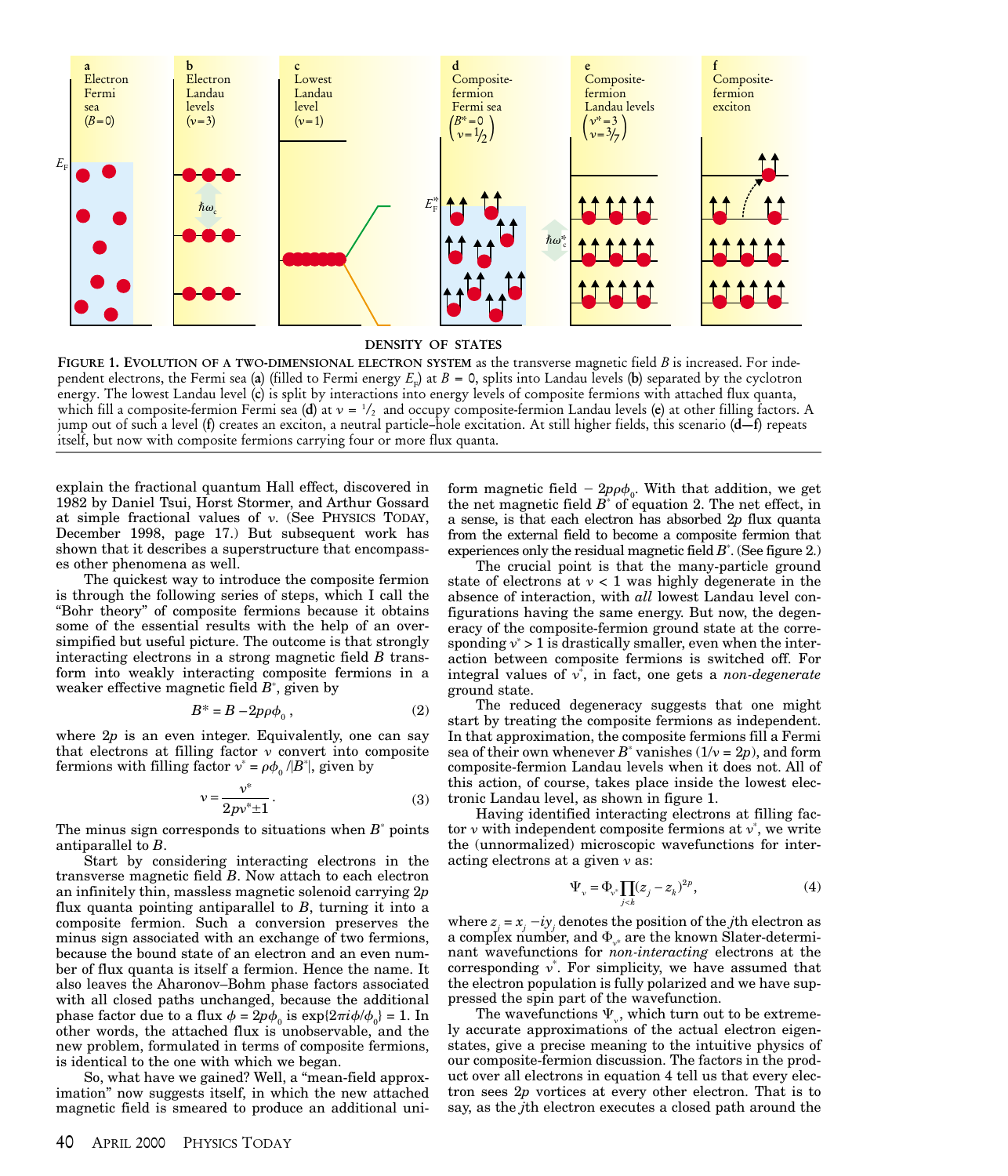

*k*th, it generates a phase of magnitude  $2p \times 2\pi$ . By definition, a closed loop around a unit vortex generates a phase of  $2\pi$ . Thus the product in equation 4 attaches  $2p$ vortices to each electron in the noninteracting Slaterdeterminant wavefunction.

So we see that the flux quanta of our "Bohr theory" represent the microscopic vortices of the many-particle wavefunction, and the composite fermion is actually the bound state of an electron and 2*p* quantum vortices. A flux quantum is topologically similar to a vortex; it also produces an Aharonov–Bohm phase of  $2\pi$  for a closed path around itself. Therefore it is often useful to model the vortices as flux quanta and envision the composite fermion as an electron carrying 2*p* flux quanta.

How do the vortices cancel part of the external *B* field? Consider a path in which one particle executes a counterclockwise loop enclosing an area *A*, with all the other particles held fixed. Equating the sum of the Aharonov–Bohm phase  $2\pi BA/\phi_0$  and the phase  $-2\pi 2p\rho A$ coming from the encircled vortices to an *effective* Aharonov–Bohm phase  $2\pi AB^{\ast}/\phi_{0}$ , we get the new field  $B^{\ast}$ of equation 2. Of course a magnetometer will still measure simply *B*. But, as far as a composite fermion is concerned, *B*\* is the real field, as we shall see.

The form of the wavefunction  $\Psi$  provides an insight into why the repulsive interaction between electrons might force vortices on them. The wavefunction is very effective in keeping the electrons apart. The probability that any two will come within a distance *r* of each other vanishes like  $r^{2(2p+1)}$ . Contrast that with the  $r^2$  vanishing for a typical state satisfying the Pauli principle. In essence, then, electrons transmute into composite fermions by capturing 2*p* vortices because that is how they best screen the repulsive Coulomb interaction. The interaction between composite fermions is weak because most of the Coulomb interaction has been screened out—or used up in making them.

Equations 2, 3, and 4 are the master equations describing the quantum fluid of composite fermions. Since the first two are the same and can be derived from the third, everything ultimately stems from a single equation. The quantum numbers of the composite fermion follow straightforwardly from the observation that each one is produced by

FIGURE 3. COMPARING INTEGRAL AND FRACTIONAL quantum Hall regimes, top and bottom panels, respectively.16, 3 Blue curve (shown only in the top panel) is the Hall resistance with quantum plateaus. Red curves are ordinary longitudinal resistivity with a dip, labeled by its electron filling factor  $v$ , for each plateau. The filling factor  $v = n/(2n + 1)$  corresponds to a composite-fermion filling factor  $v^* = n$ . Thus the two red curves, despite their very different electron filling factors, are remarkably similar.

FIGURE 2. CAPTURING TWO FLUX quanta transforms each electron in the plane into a composite fermion that experiences, in effect, a reduced residual magnetic field.

a single electron. It has the same charge and spin as the electron, and it is also a fermion.

## Seeing composite fermions

The crucial, non-perturbative respect in which composite fermions distin-

guish themselves from electrons is that they experience an effective magnetic field, *B*\* , that is drastically different from the external magnetic field. The effective magnetic field is so central, direct, and dramatic a consequence of the formation of composite fermions that its observation is tantamount to an observation of the composite fermion itself.

At filling factors  $\nu$  less than 1, the experiments clearly show us composite fermions subject to the magnetic field *B*\* rather than electrons subject to *B*. The most compelling experimental evidence for the composite fermion comes simply from plotting the high-field magnetoresistance as a function of  $1/v^*$ , which is proportional to  $B^*$ .

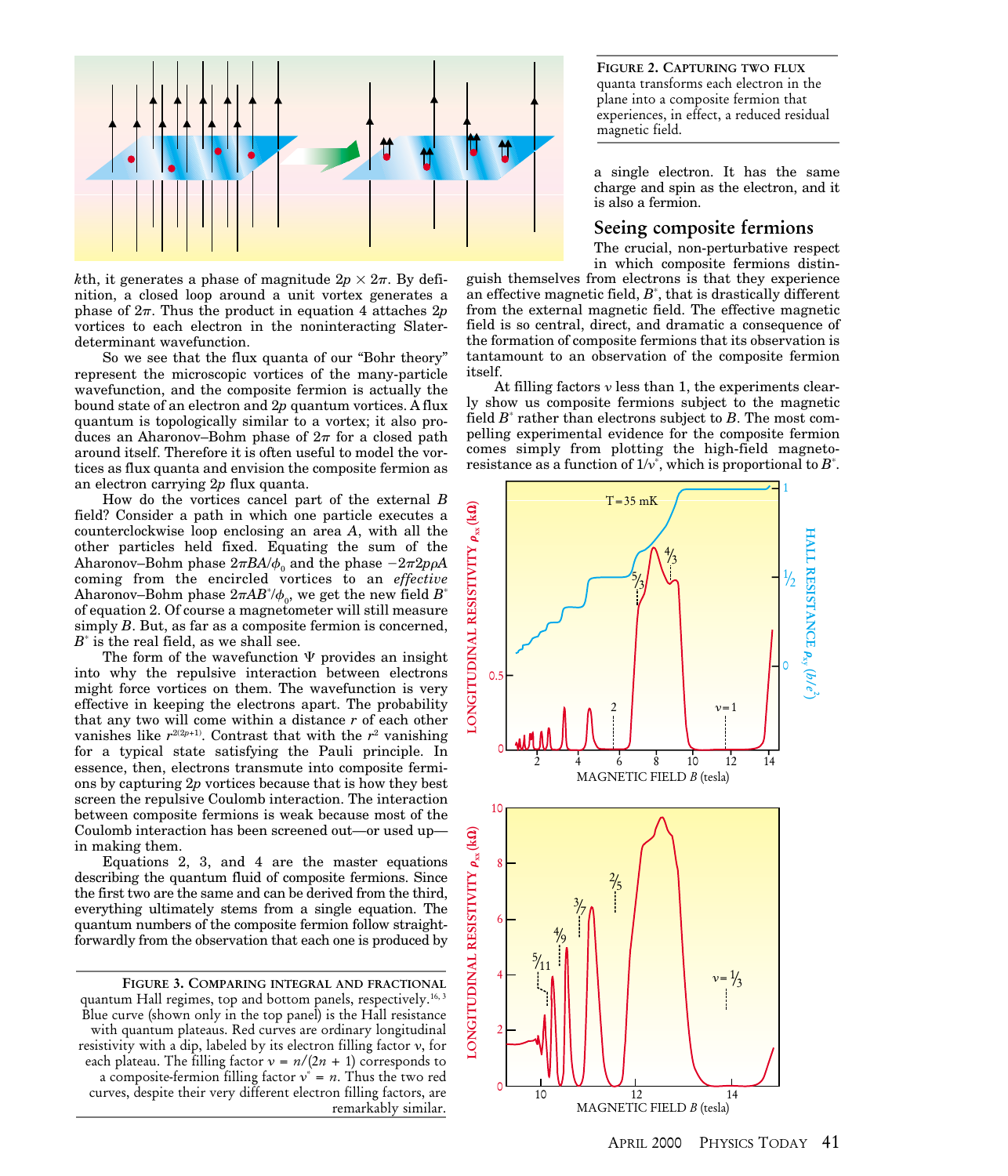

Figure 3 shows us its striking similarity to the magnetoresistance of electrons at low *B* (where they are weakly interacting), plotted as a function of  $1/v$ . This is direct evidence that the strongly correlated liquid of interacting electrons at filling factor  $\nu$  behaves like a weakly interacting gas of composite fermions at  $v^*$ .

The quantum Hall effect, evident in figure 3, is one of the most fascinating phenomena exhibited by two-dimensional electron systems in a magnetic field.4 One sees plateaus of the Hall resistance  $R_{\rm H}$  with quantized values  $h/(fe^2)$  centered around  $v = f$ , where *f* is an integer or a simple fraction. The *integral* quantum Hall effect is understood straightforwardly,4 in terms of independent electrons, as a consequence of the quantization of the single-electron energy into Landau levels, which produces a non-degenerate many-particle ground state whenever  $\nu$ is an integer *n*. The analogous integral quantum Hall effect for composite fermions corresponds to  $v^* = n$ . These states occur at fractional *electron* filling factors given by

$$
v = \frac{n}{2pn \pm 1},\tag{5}
$$

which turn out to be precisely the observed "magic" fractions at which the fractional quantum Hall effect is observed to be particularly prominent. (See PHYSICS TODAY, July 1993, page 17.) There is, at present, evidence for more than 30 fractional quantum Hall states. The equation dictates only odd-denominator fractions, which, with only one exception, is what the experimenters find.

The fractional quantum Hall effect for electrons is thus interpreted as an integral quantum Hall effect of composite fermions—in effect, an observation of composite-fermion Landau levels. This simple explanation of the fractional quantum Hall effect not only obtains all the observed fractional plateaus in a single step; it also unifies the fractional and the integral quantum Hall effects.

The observation of the fractional quantum Hall effect serves as a macroscopic confirmation of some of the fundamental postulates of quantum mechanics. The principle governing the surprising precision of the quantization of macroscopic Hall resistance is the single-valuedness of the microscopic many-electron wavefunction, which requires that the vorticity of a composite fermion (the exponent 2*p* in equation 4) be precisely an integer. The empirical odd-denominator rule follows, because the 2*p* must be even so that the many-particle wavefunction have the exchange antisymmetry required for fermions.

FIGURE 4. MEASURING THE EFFECTIVE MAGNETIC FIELD  $B^*$ felt by composite fermions, by magnetically focusing them injecting them into one constriction and collecting them at another. The lower panel shows the focusing peaks for elec*trons* at discrete values of B (near  $B = 0$ ) corresponding to different numbers of bounces (see insert.) The upper panel shows the corresponding peaks for composite fermions near  $B^* = 0$ . The two sets of peaks (superimposed over mesoscopic resistance fluctuations due to disorder) align when one scales  $B^*$  by a factor of  $\sqrt{2}$ , to account for the fact that the composite-fermion Fermi sea, unlike the electron Fermi sea, is spin polarized. (Adapted from ref. 7.)

Robert Laughlin's original theory of  $v = 1/(2p+1)$ states, a subset of the observed fractions, falls naturally within the composite-fermion theory. At  $v^* = 1$ , putting into equation 4 the explicit form of the non-interacting Slater-determinant wavefunction  $\Phi_{n^*-1}$  yields for the ground state at  $v = 1/(2p+1)$ 

$$
\Psi_{1/(2p+1)} = \prod_{j < k} (z_j - z_k)^{2p+1} \exp\left[-\frac{e}{4\,\hbar} \sum_l |z_l|^2\right],\tag{6}
$$

which is precisely the wavefunction formulated by Laughlin in 1983 to explain the first observed fractional quantum Hall state ( $v = \frac{1}{3}$ ). It represents one filled compositefermion Landau level.

An early and influential approach, pioneered by Steven Girvin and Allan MacDonald,<sup>5</sup> regards the Laughlin wavefunction as a Bose condensate, with the role of the boson played by the bound state of an electron and 2*p*+1 flux quanta.

What about the fractional quantum Hall effect's celebrated fractional charge. (See PHYSICS TODAY, November 1997, page 17.) It appears as what is called the "local charge" of an excited composite fermion, defined as the sum of its intrinsic charge  $(-e)$  and the charge of the screening cloud around it. Its value at  $v = n/(2pn+1)$ can be shown by a simple counting argument to be  $-e/(2pn\pm1)$ . This fractional charge is a manifestation of a quantized screening by the quantum fluid of composite fermions.

Do composite fermions have a life outside the fractional quantum Hall effect? An important application of the concept concerns the metallic state at  $v = \frac{1}{2}$ , where no fractional quantum Hall state is seen. If composite fermions exist at that filling factor, they would experience no effective magnetic field  $(B^* = 0)$ . Thus a mean-field picture suggests a Fermi sea of composite fermions. (Once again, see PHYSICS TODAY, July 1993, page 17.)

In an influential theoretical work, Bertrand Halperin, Patrick Lee, and Nicholas Read argued that many features of the Fermi surface of composite fermions survive when fluctuations beyond the mean-field theory are taken into account. $^6$  At v values near  $\mathrm{^{1\prime}}_{2}$ , the composite fermions, experiencing a very weak magnetic field, would execute classical cyclotron orbits of radius *R*\* orders of magnitude larger than any electronic length scale appropriate to *B*. Experiments by three different groups at Bell Labs and Stony Brook in 1993–94, and several experiments since then, have confirmed that  $R^*$  is indeed the cyclotron radius of the charge carriers.3 Two of these experimental results are shown in figures 4 and 5. Farther away from  $v =$  $\frac{1}{2}$ , the semiclassical orbits of the quantum composite-fermion particles are quantized to produce composite-fermion Landau levels, first exhibiting Shubnikov–de Haas oscillations and then the quantum Hall effect.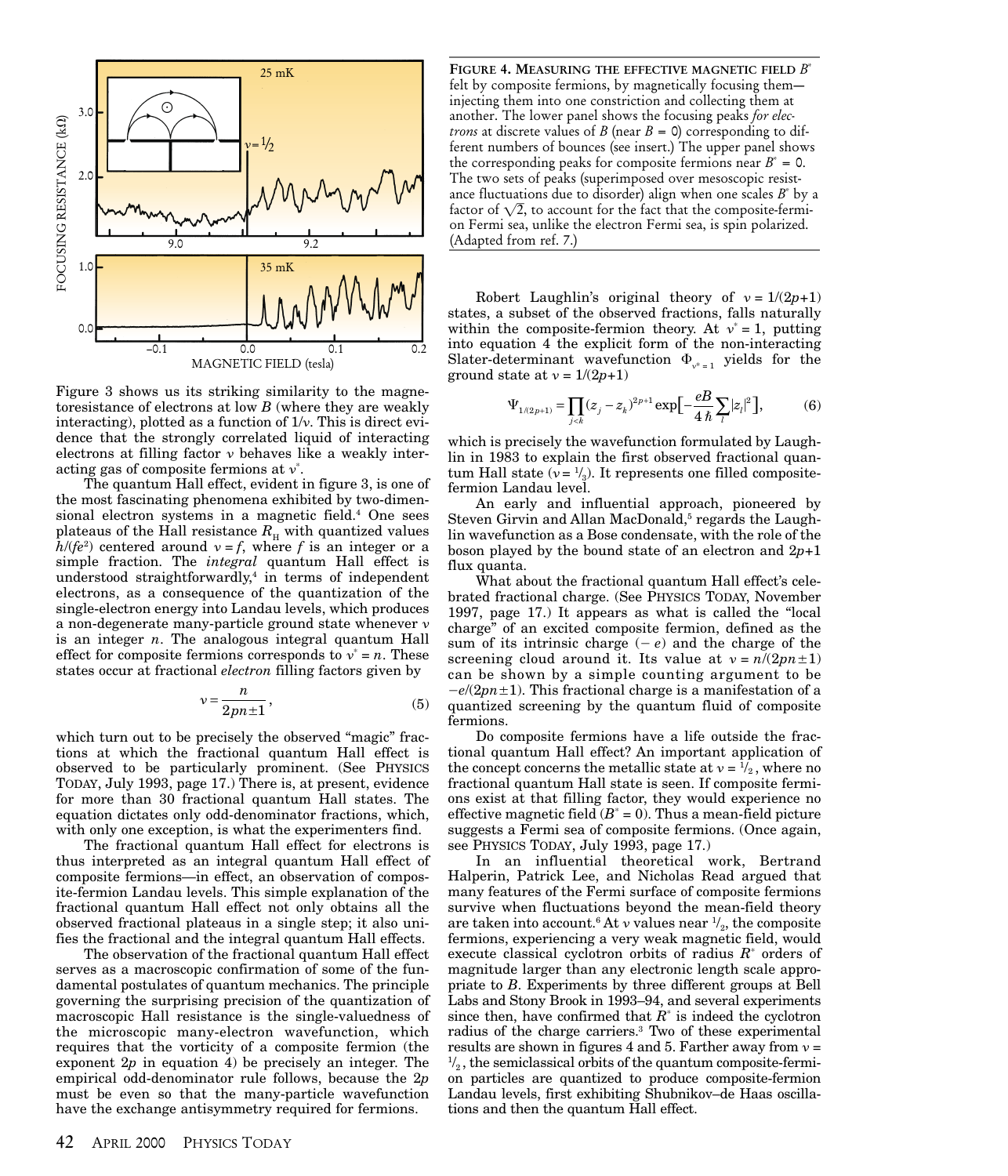

The observation of composite fermions in the region around  $v = \frac{1}{2}$ , where there is neither a quantum Hall effect nor any other sort of excitation energy gap, was a watershed for the composite-fermion concept. It was an explicit demonstration that the composite fermion is more general than its manifestation in the fractional quantum Hall effect, where it forms Landau levels. The observation of the composite-fermion's Fermi sea explicitly verified its Fermi statistics, and the measurement of its cyclotron radius confirmed that it carries a charge  $-e$ .

What about its spin? The spin degree of freedom is frozen in strong magnetic fields at low temperature, when the Zeeman energy is large compared to the interaction strength and thermal agitation. But in relatively weak fields, several spin polarizations become possible. These differently spin-polarized states, as well as transitions between them, have been observed, and they are well described in terms of Landau levels of free,  $spin^{-1/2}$  composite fermions.3,9 The composite-fermion *g* factor deduced from these experiments is close to that of the electron.

What, then, is its mass? This question is somewhat subtle, because the composite fermion's entire mass is generated dynamically from interactions. There is, after all, no mass parameter in the Hamiltonian of equation 1. The mass is most straightforwardly determined by measuring the excitation gap at a given filling of composite fermions, and equating it to the cyclotron energy of a composite fermion in the *B*\* field.1,2 But it can also be deduced from an analysis of the temperature dependence of the Shubnikov–de Haas oscillations, $3$  or by ascertaining at what Zeeman energy the composite-fermion Fermi sea becomes fully polarized.9 For typical experimental parameters, the composite-fermion masses obtained from these various methods are on the order of the free electron mass, and much larger than the electron band mass in, say, GaAs, but unrelated to either.

The rich phenomenology of the lowest Landau-level quantum liquid thus follows succinctly and coherently from the concept of composite fermions, without the need for a microscopic theory. But the simplicity of this explanation should not obscure the non-trivial nature of the underlying physics: Each strongly interacting electron, with no kinetic-energy degree of freedom, captures 2*p* quantumFIGURE 5. SURFACE ACOUSTIC WAVE STUDY of the composite-fermion state in the vicinity of  $v = \frac{1}{2}$ . The velocity shift of surface acoustic waves exhibits resonances near  $B^* = \pm 5$  kG and  $\pm 2.5$  kG, as expected from theory (red curve).<sup>6</sup> Adapted from ref. 8.

mechanical vortices and is thus magically transformed into a nearly free, massive composite fermion. This composite fermion experiences a magnetic field drastically different from the external one, and its kinetic energy manifests itself through a Fermi sea and Landau levels.

#### Computer experiments

Fortunately, one can diagonalize the Hamiltonian of equation 1 numerically for a finite system, to obtain the exact eigenfunctions and eigenenergies. That provides further opportunity for rigorous, unbiased, and detailed testing of the composite-fermion theory. Some typical energy spectra are shown in figure 6. All the structure in these spectra is a consequence of the Coulomb interaction, in the absence of which all lowest-Landau-level states would be strictly degenerate.

The central prediction of the composite-fermion theory is that the low-energy physics of strongly interacting electrons in an external magnetic field *B* resembles that of nearly independent composite fermions in the residual field *B*\* . This prediction has been extensively confirmed in computer experiments that establish a one-to-one correspondence between the quantum numbers of the lowenergy states of the two systems.

In particular, one expects a gap at the  $\nu$  values of equation 5, which correspond to  $v^* = n$ . Sure enough, at those values the Coulomb interaction removes the enormous degeneracy of the non-interacting electron system to produce a non-degenerate ground state, as illustrated in figure 6. The ground state, highlighted in red, represents *n* filled Landau levels of composite fermions. The excited states highlighted in yellow in the figure are to be interpreted as different configurations of the composite-fermion exciton. (See also figure 1f.)

Besides giving the quantum numbers of the low-energy states, the composite-fermion theory also yields their wavefunctions (equation 4), which are now projected into the lowest electronic Landau level, as appropriate for the large-*B* limit under consideration. Extensive studies have shown that these functions have a nearly perfect overlap with the corresponding exact eigenfunctions, and that they typically predict the energies to within 0.1% or better. Some representative results are shown in figure 6 and the table on page 45.

To appreciate the significance of these comparisons, one should note that, for filled composite-fermion Landau levels or their excitons,  $\Psi$  involves no adjustable parameter whatsover. Furthermore, the actual eigenstates are linear superpositions of a large number of distinct basis states, as indicated by the towers of excitation levels in figure 6. That rules out any possibility of accidental agreement. It is rare that such a simple, zero-parameter theory for a strongly correlated many-body state has such predictive power. These comparisons also demonstrate that the wavefunctions  $\Psi$  go beyond the simple mean-field picture that motivated them. They encode the physics of the residual interaction between composite fermions.

Ana Lopez and Eduardo Fradkin have initiated another approach for dealing with corrections to the mean-field description, in terms of a Chern–Simons field theory. That approach has been developed further by several groups. $6,10$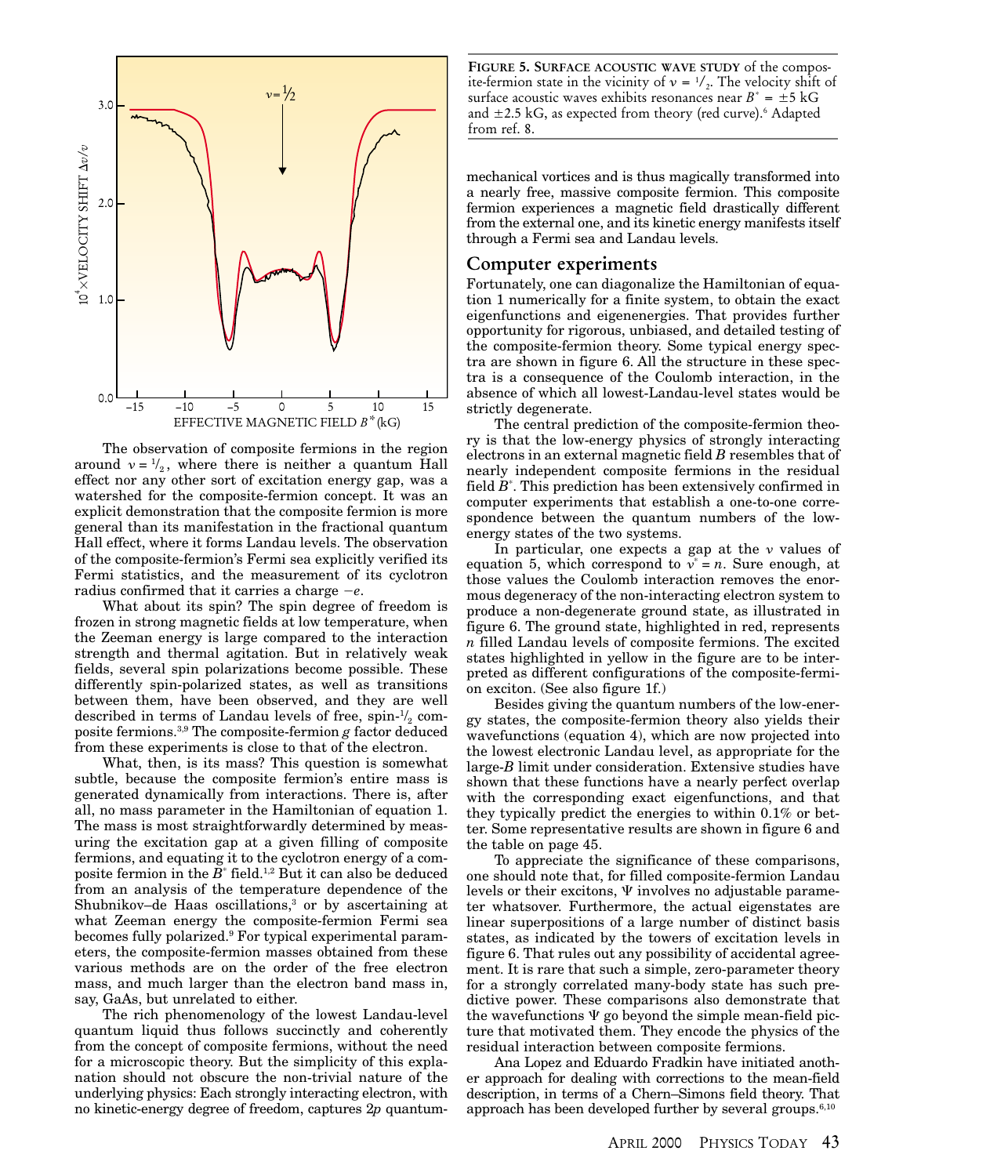

A quantitative comparison with laboratory experiments requires a consideration of Landau-level mixing, transverse thickness of the electron wavefunction, and disorder—all of which are conveniently set to zero in the computer experiments. These realities do not affect the qualitative physics nor the quantizations, but they do introduce various parameters that can only be handled approximately. After incorporating some of these effects in various approximations, we find that theory and experiment typically agree, at present, within 10–30% on the energy of the *neutral* composite-fermion exciton<sup>11</sup> and the spin-related physics,<sup>3,9</sup> and within a factor of two for the charged-excitation gap.

## Are there other phases?

Do the composite fermions exhibit any other phases? If they were strictly non-interacting, our discussion of their quantum-Hall and Fermi-sea effects would be the end of the story. But there is a residual interaction between composite fermions. By definition, it's whatever is left after most of the Coulomb interaction is used up in giving the composite fermion its mass. The residual interaction is often weak enough to be neglected. That is what we have done above. But it might, in certain circumstances, be responsible for creating fascinating new phases. After all, the interaction between electrons—the fermions we know best—generates numerous phases, for example, the BCS superconductor, the Wigner crystal, and Bloch's spontaneously polarized Fermi liquid. There are indications that

FIGURE 6. COMPARISON OF EXACT eigenenergies per particle (dashes) from numerical diagonalization against the energies predicted by composite fermion theory (dots) with no adjustable parameters, for the low-energy states of a model system of  $N = 8$  to 12 interacting electrons on the surface of a sphere pierced by a radial magnetic field characterized by filling factor  $v$ .  $L$  is the system's total orbital angular momentum. (Also see the table on page 45.) The ground state  $(L = 0)$  is highlighted in red, and the well-defined branch of low lying excited states (highlighted in yellow) represents the composite-fermion exciton in various possible configurations. The  $l$  in the energy unit is the magnetic length  $\sqrt{\hbar/eB}$ . The towers of excited states extend well beyond the figure's high-energy cutoffs. Adapted from ref.12.

all of these phases are feasible also for composite fermions.

At sufficiently small  $v \leq \frac{1}{9}$ , the composite-fermion liquid becomes unstable against spontaneous generation of excitons, making way for the formation of a Wigner crystal.12,13 In a range of filling factors prior to this ( $v \leq \frac{1}{4}$ ), the composite fermion liquid is predicted to exhibit the Bloch instability, namely a magnetically ordered broken-symmetry phase, even in the absence of Zeeman coupling.14

Another fascinating state is the BCSlike p-wave paired state of fully polarized composite fermions, increasingly believed to be the source of the fractional quantum-

Hall effect at  $v = \frac{5}{2}$ , the sole exception to the odd-denominator rule.15 Here, even though the underlying interaction is purely repulsive, a capture of the vortices during the creation of composite fermions presumably overscreens the Coulomb interaction, producing a weak, effectively attractive interaction between them.

Finally, mixed states containing two different flavors of composite fermions (with different numbers of attached flux quanta) would also produce quantum-Hall fractions other than the principal fractions of equation 5. Preliminary evidence now exists for such additional fractions.

It remains to clarify the physics of these new phases, the precise nature of the Fermi liquid at  $v = 1/(2p)$ , and the role of disorder in these systems. Another poorly understood issue is how, as the temperature is raised, do composite fermions gradually ionize by shedding their vortices and turning back into electrons.

#### A quantum particle

Even though the composite fermion behaves, to a great extent, like an ordinary fermion, we must not forget that it is a most unusual particle. First of all, it is a truly collective, many-body entity. The definition of a single composite fermion inherently involves all the particles in the system. Moreover, the composite fermion is a quantum particle. Of course quantum mechanics describes all particles, but it participates in the very definition of the composite fermion, whose creation is the union of an electron and quantum mechanical phases (vortices). The compos-